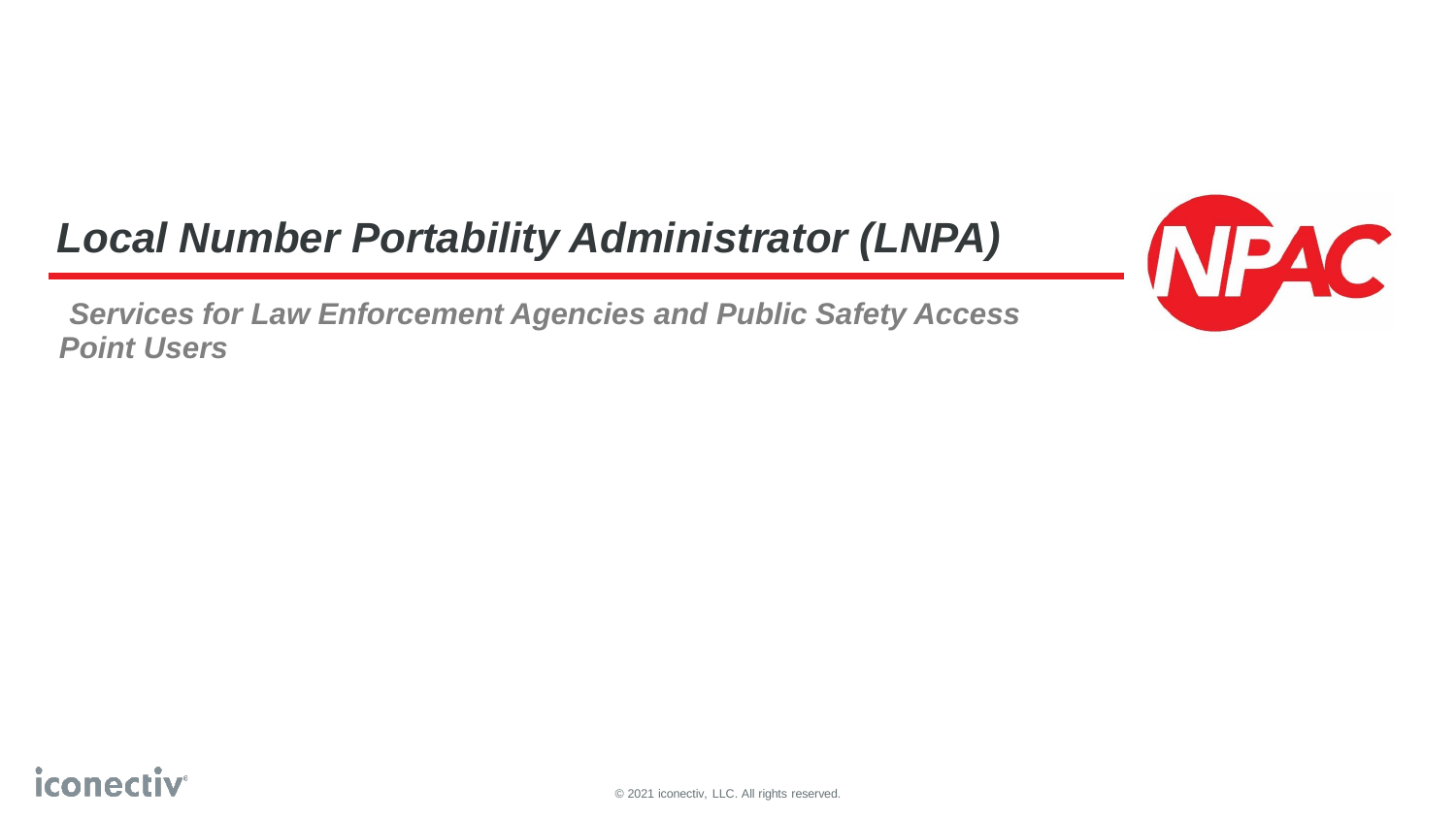



*Who is iconectiv?*

*U.S. Number Portability Administration Center (NPAC) Overview*

*Services for Law Enforcement and Public Safety*

*Onboarding Information*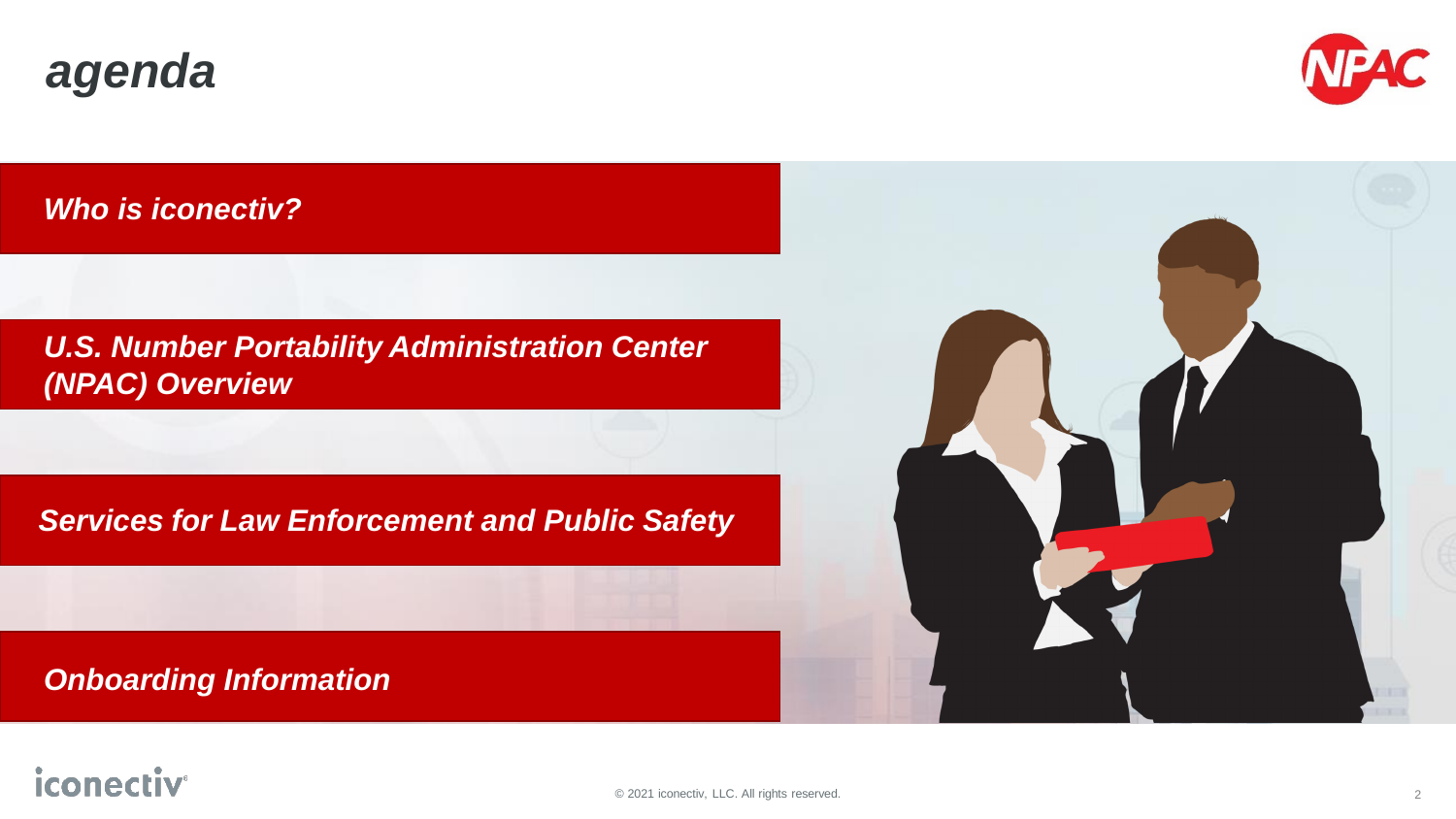# *iconectiv - keeping the world connected*

we imagine a world without boundaries, where the ability to access and exchange information is simple, seamless and secure.

#### trusted communications leader

our cloud-based Software as a Service (SaaS) solutions span network and operations management, numbering, trusted communications and fraud prevention.

# connections daily

enabling the simple, seamless and secure interconnection of networks, devices, and applications for more than 2B people every day.



### *iconectiv*

active participation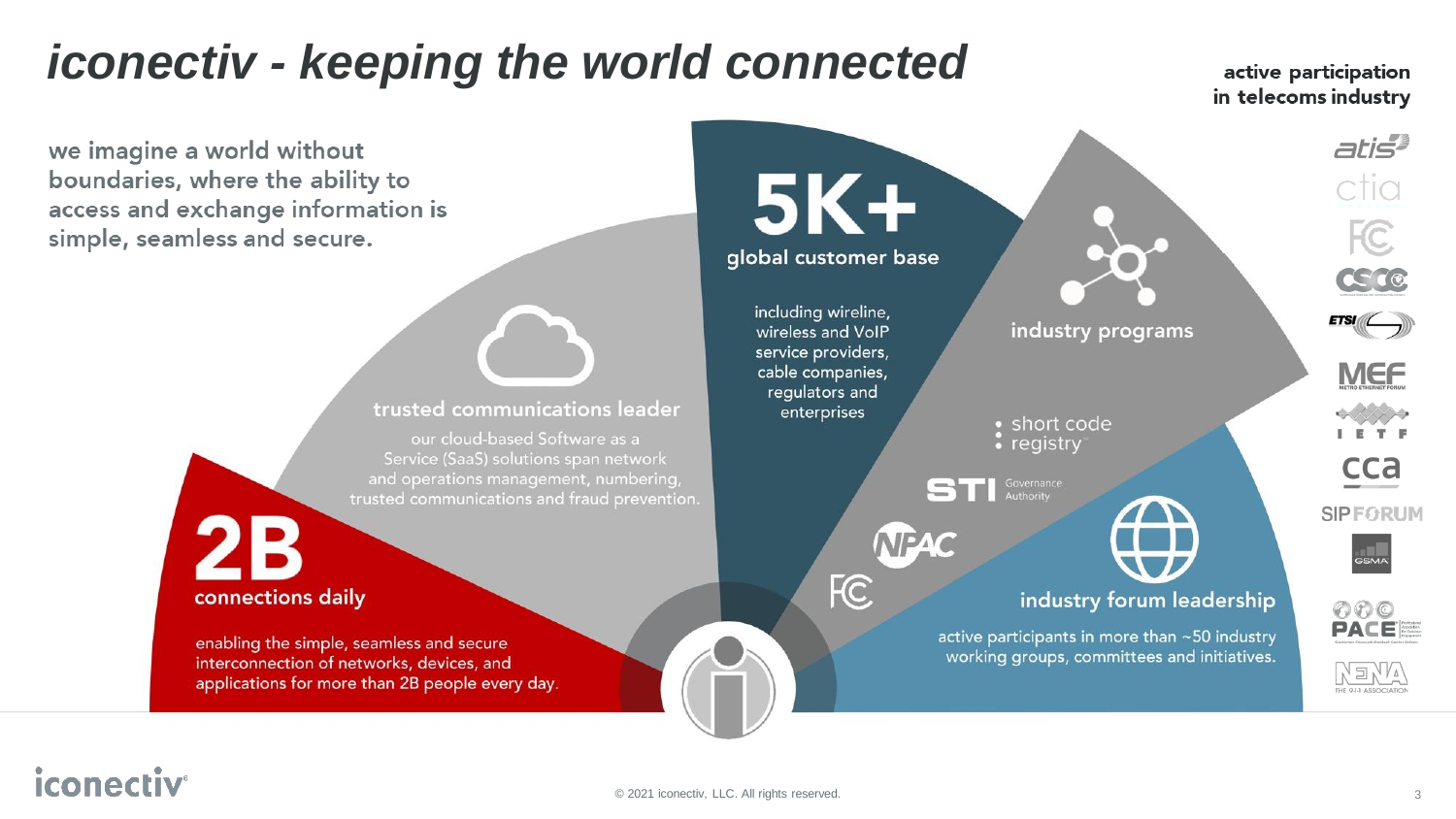# *iconectiv as the LNPA*



*iconectiv has been successfully serving as the LNPA for the US since May 2018*

#### **Note:**

- iconectiv is operating as the LNPA under a new Master Services Agreement with the North American Portability Management LLC
- The iconectiv LNPA adheres to significant new security requirements for the systems, data centers and operations
- The new security requirements were driven by the FCC PSHSB and several federal agencies reflecting today's ever-changing high-risk cyber environment
- As the LNPA, iconectiv is the authoritative source for US NPAC data
- This porting data is critical for Law Enforcement for their investigations

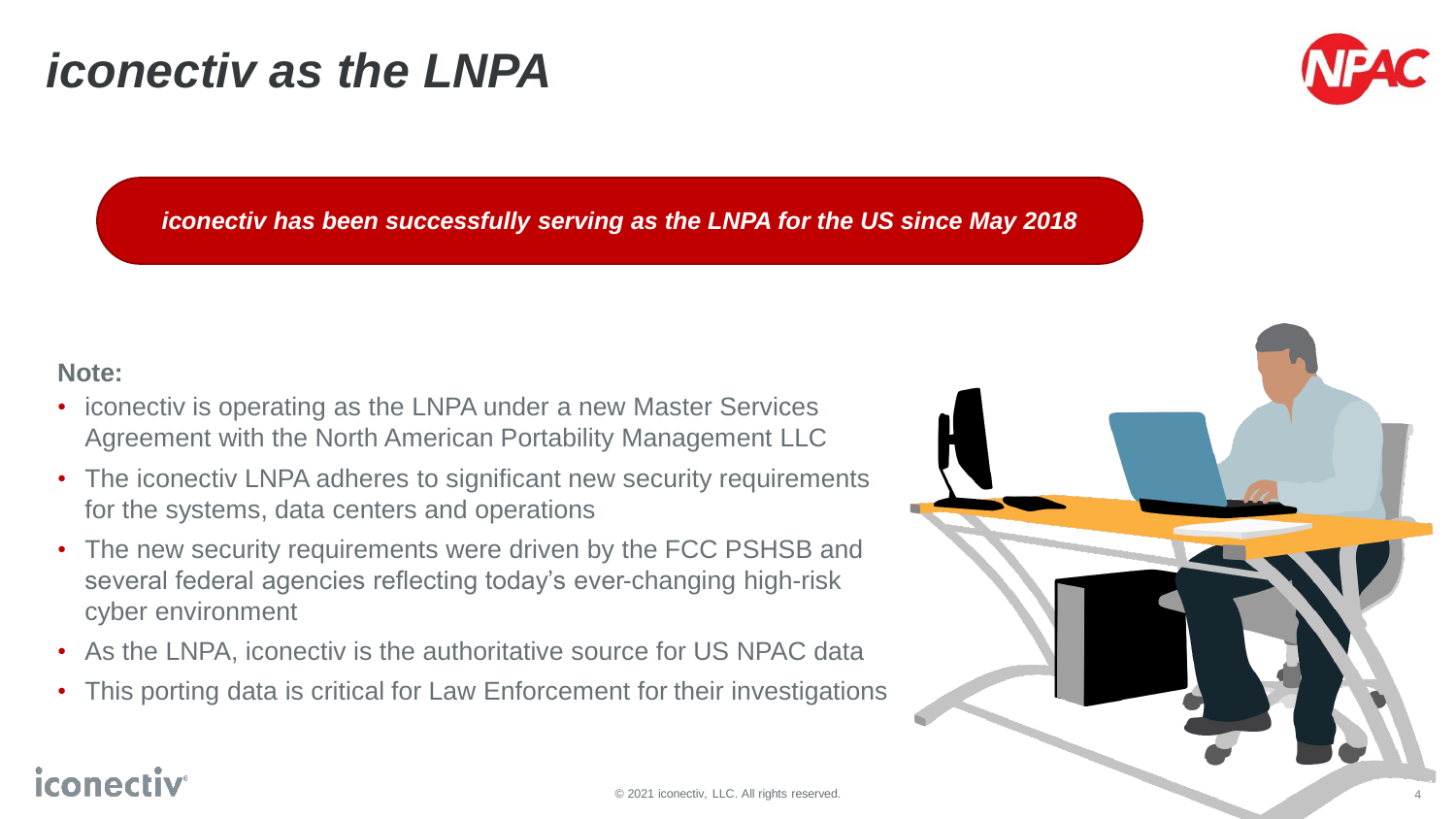# *A Glance at the LNPA and the NPAC*



#### *Local Number Portability Administrator (LNPA)*

administers the U.S. Number Portability Administration Center Service Management System (NPAC SMS) and is the authoritative source for US porting data

#### *NPAC SMS*

enables porting of phone numbers in the U.S., allowing customers to retain their numbers when switching service providers

#### *NPAC provides*

information for the routing of calls and texts for 700+ million U.S. phone numbers and is integral to the U.S. telecommunications infrastructure

#### *NPAC is not*

in the path of 9-1-1 call completion as the service provider routes calls to the relevant PSAP

in the path of Wireless Emergency Alerts (WEA), which are sent via cellular broadcast technology that allows service providers to broadcast a message to a specific location.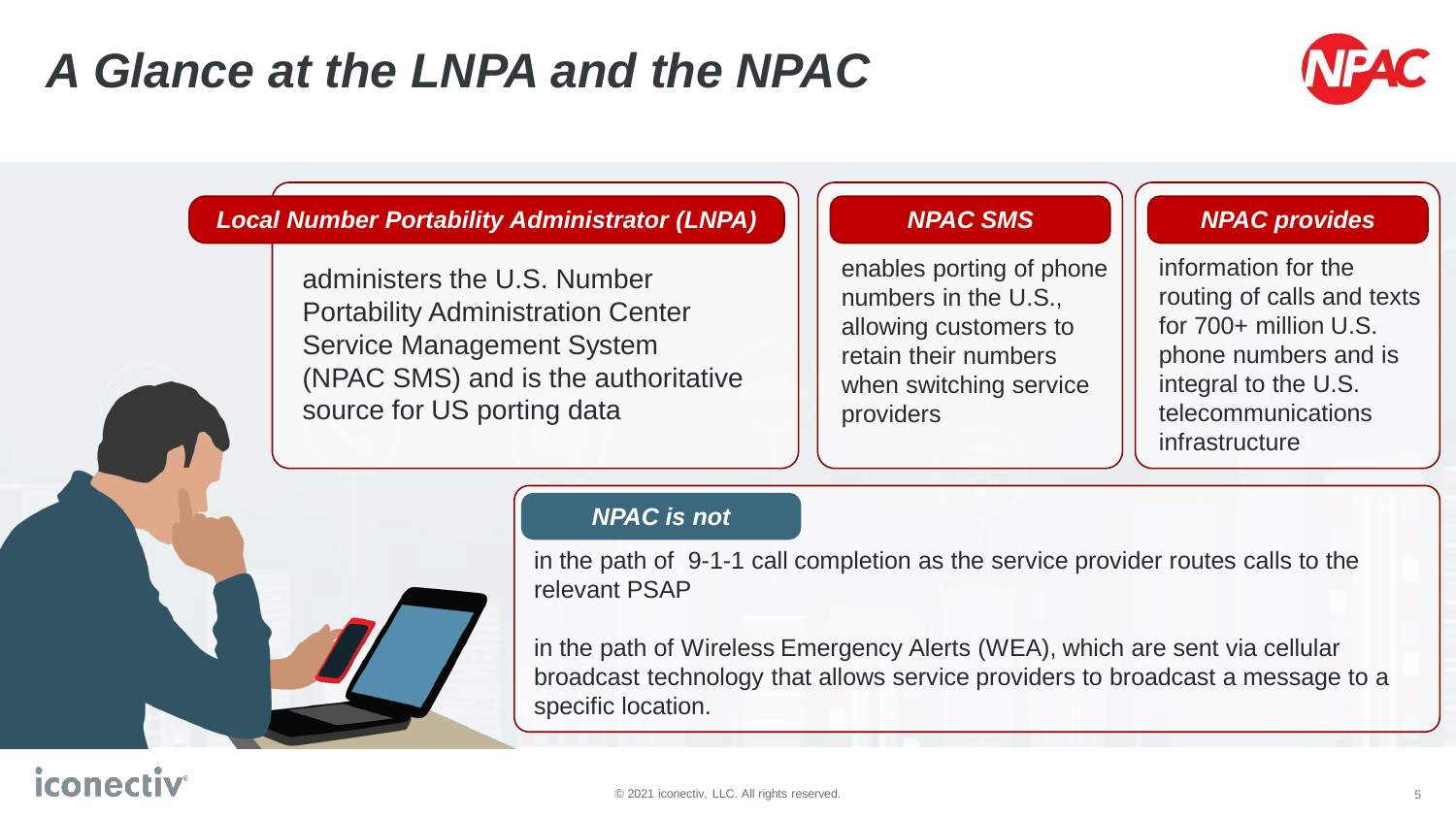# *LNPA Customers and Services*

*The LNPA provides porting services and related data to multiple user groups, including:*

- Services Providers (SP) and Service Bureaus (SB)
- Providers of Telecom-Related Services (PTRS)
- Businesses that must comply with Wireless Do Not Call laws
- Businesses that assess risk of telephone number-based transactions (E.G. Financial Institutions)





- Law Enforcement and Public Safety Entities, or Clearinghouse that serves such entities
- Services for Law Enforcement and Public Safety include:
	- Enhanced Law Enforcement Platform (ELEP) – a subscription, web-based service
	- Interactive Voice Response (IVR) a free, telephone-based service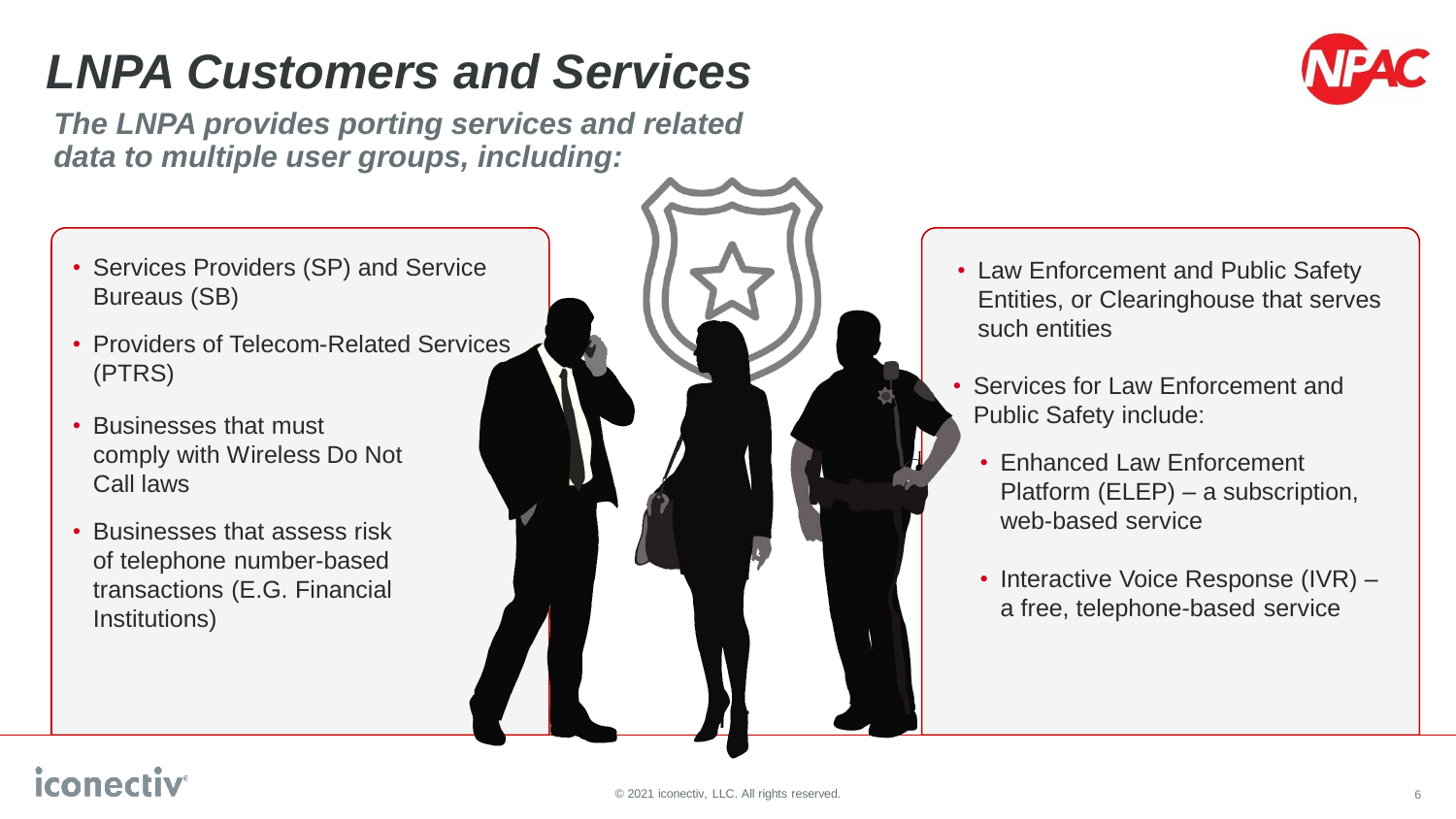# *ELEP & IVR Service Comparison*



*Should a law enforcement or public safety agency use the IVR or ELEP Service?*

|                                                                          | <b>IVR</b> | <b>ELEP</b> |
|--------------------------------------------------------------------------|------------|-------------|
| <b>Current service provider for ported</b><br>numbers                    | <b>YES</b> | <b>YES</b>  |
| <b>Current service provider for</b><br>numbers that have not been ported | <b>NO</b>  | <b>YES</b>  |
| Service provider's law enforcement<br>contact                            | <b>YES</b> | <b>YES</b>  |
| <b>Port information provided</b>                                         | <b>YES</b> | <b>YES</b>  |
| <b>Port history provided</b>                                             | <b>NO</b>  | <b>YES</b>  |
| Ability to search by individual<br>telephone number                      | <b>YES</b> | <b>YES</b>  |

|                                                             | <b>IVR</b> | <b>ELEP</b> |
|-------------------------------------------------------------|------------|-------------|
| Ability to search by a range of<br>telephone numbers        | <b>NO</b>  | <b>YES</b>  |
| <b>API available</b>                                        | <b>NO</b>  | <b>YES</b>  |
| Number of telephone number look-<br>ups allowed per session | 20         | 100         |
| <b>Online access</b>                                        | <b>NO</b>  | <b>YES</b>  |
| <b>Phone access</b>                                         | <b>YES</b> | <b>NO</b>   |
| Ability to upload a file                                    | <b>NO</b>  | <b>YES</b>  |

*Note: Agencies should confirm that they are receiving NPAC User Data (ported telephone numbers) from an authorized source; specifically, from iconectiv NPAC or a Clearinghouse that has been approved by iconectiv* 

### iconec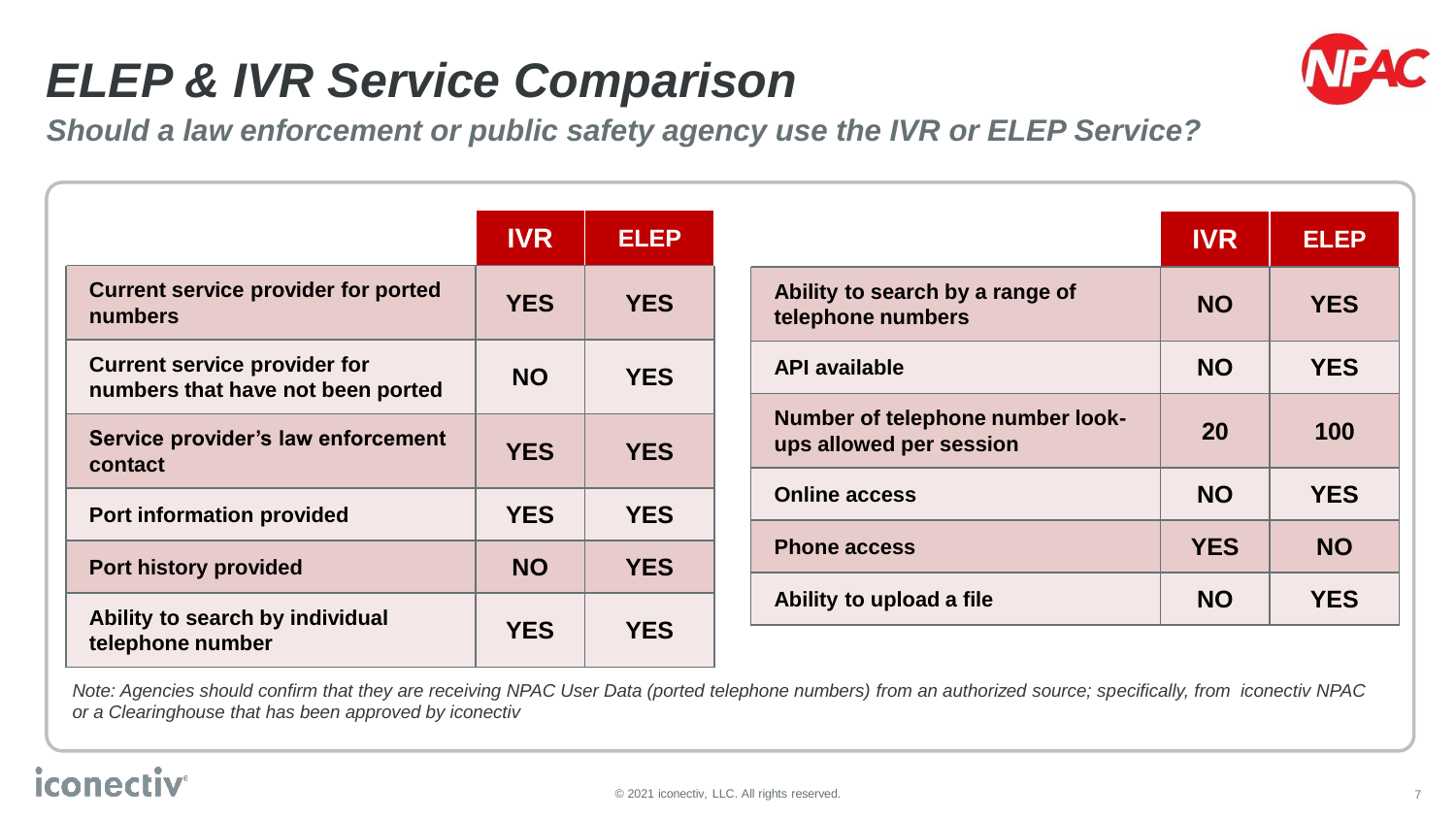# *Interactive Voice Response (IVR)*





- Query up to 20 telephone numbers (TN) per call
- Returned Information:
	- TN Status (ported, not ported)
	- Service Provider ID for ported numbers
	- Service Provider Name
	- Service Provider contact name
	- Service Provider phone number

#### *NOTE: there is no charge for this service*



### iconed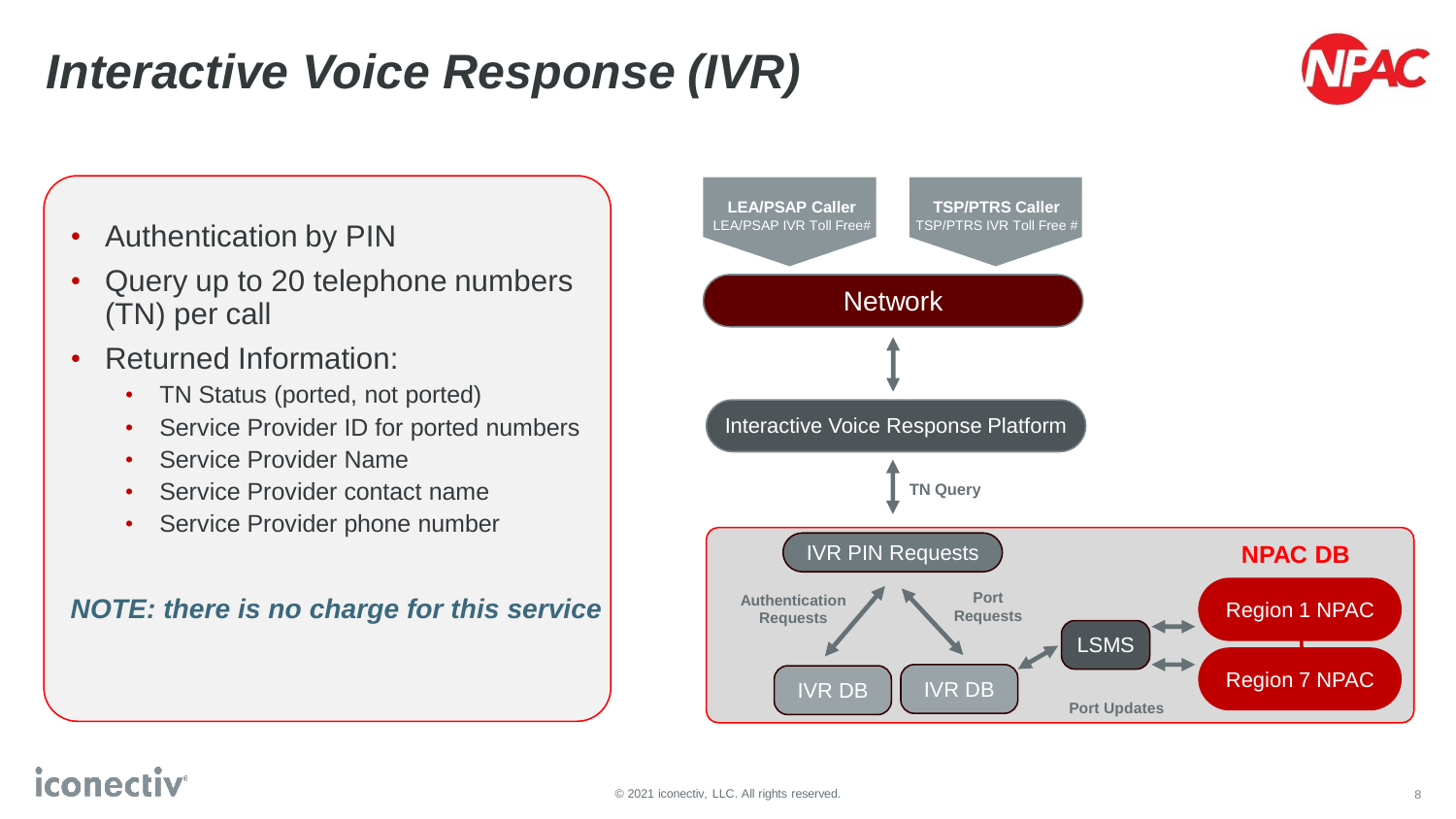# *Enhanced Law Enforcement Platform (ELEP)*

- Authentication by username/password
- Communications over encrypted channel
- Query up to 100 TNs per request
- Returned Information:
	- Service Provider ID (SPID) for ported and most non-ported numbers
	- Service Provider Name
	- Service Provider Contact Name
	- Service Provider Telephone Number
	- Date of Change from one Service Provider to another
	- Alternative SPID information
	- Last Alternative SPID information
	- Porting History (if selected)

#### *NOTE: there is a fee for this service*



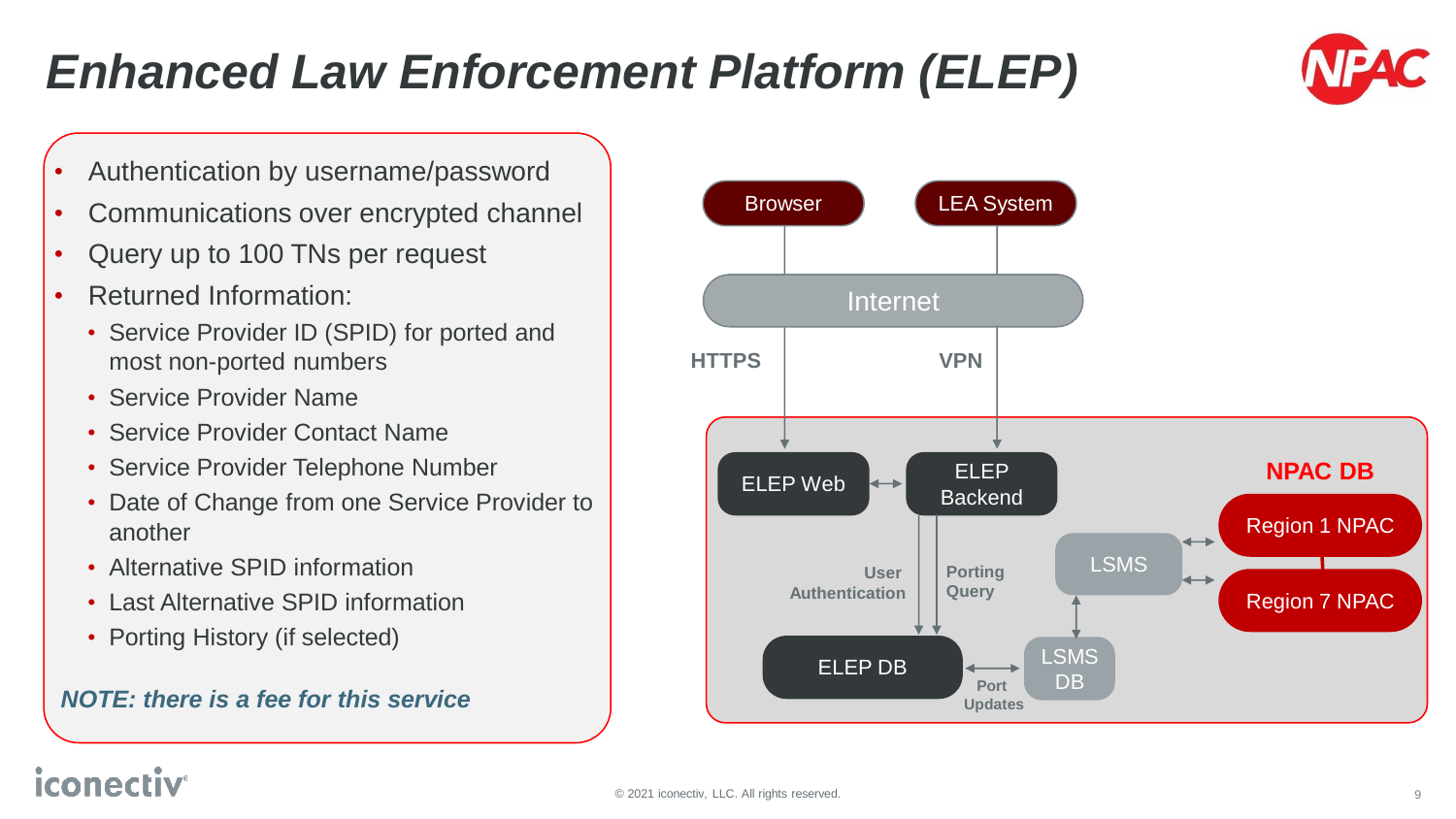### *ELEP/IVR Architecture Overview*



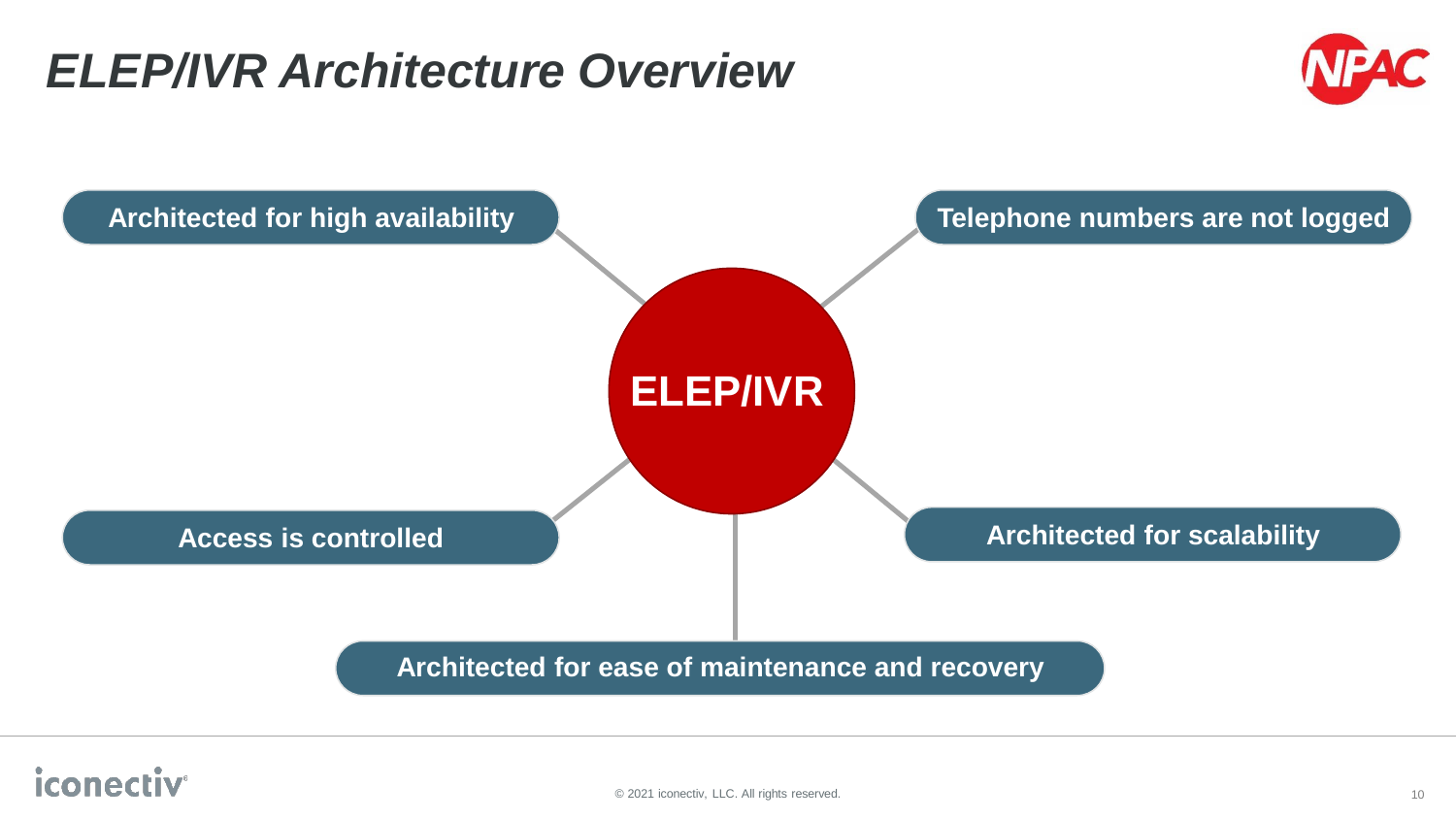# *ELEP and IVR Onboarding*





### iconecl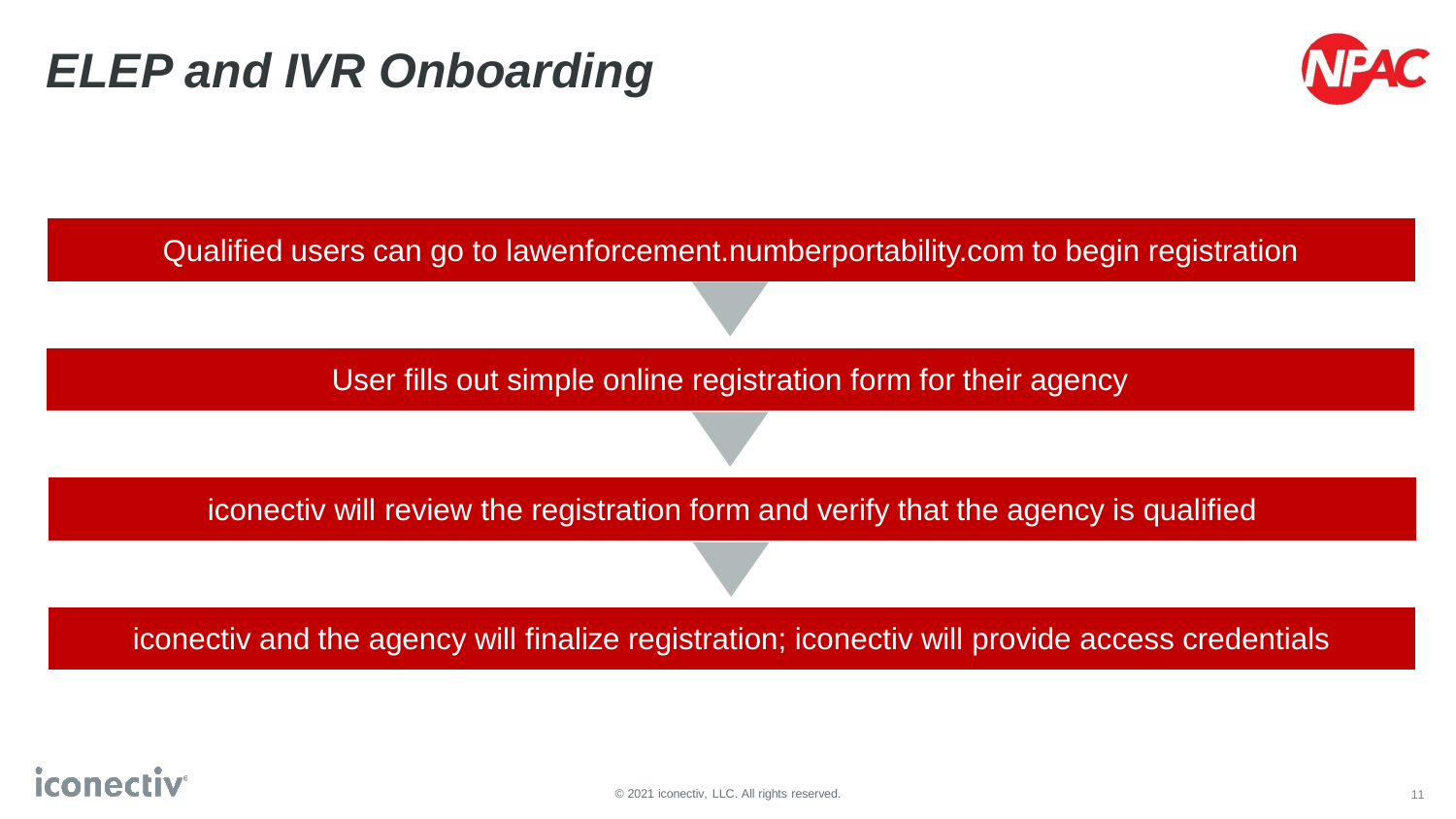# *ELEP Clearinghouse*



| <i><b>iconectiv</b></i>                                                     | <b>NPAC</b><br><b>NPAC</b><br><b>ELEP clearinghouse</b><br><b>Data</b><br><b>Data</b>                | <b>Law Enforcement</b><br><b>Agencies</b>                                                                                                                                      |
|-----------------------------------------------------------------------------|------------------------------------------------------------------------------------------------------|--------------------------------------------------------------------------------------------------------------------------------------------------------------------------------|
| An additional option is<br>available that enables<br>a broader range of law | Register with and get vetted by<br>iconectiv as the LNPA to serve as an<br><b>ELEP</b> clearinghouse | If you are receiving<br><b>NPAC User Data from</b><br>a third party, we<br>recommend that you<br>verify with iconectiv<br>that they are an<br>authorized ELEP<br>Clearinghouse |
| enforcement agencies<br>to access US NPAC                                   | Receive User Data from an approved<br>iconectiv interface                                            |                                                                                                                                                                                |
| Data through an<br>authorized ELEP<br>clearinghouse                         | Qualify their recipients and only<br>provide data to Qualified recipients                            |                                                                                                                                                                                |
|                                                                             | Have one or more recognized LEAs<br>that attest to need for entity to be an                          |                                                                                                                                                                                |

Store NPAC User Data in the  $\vert\mathbf{v}\vert$ United States only

*iconectiv remains the authoritative data source in the clearinghouse model*

ELEP Clearinghouse